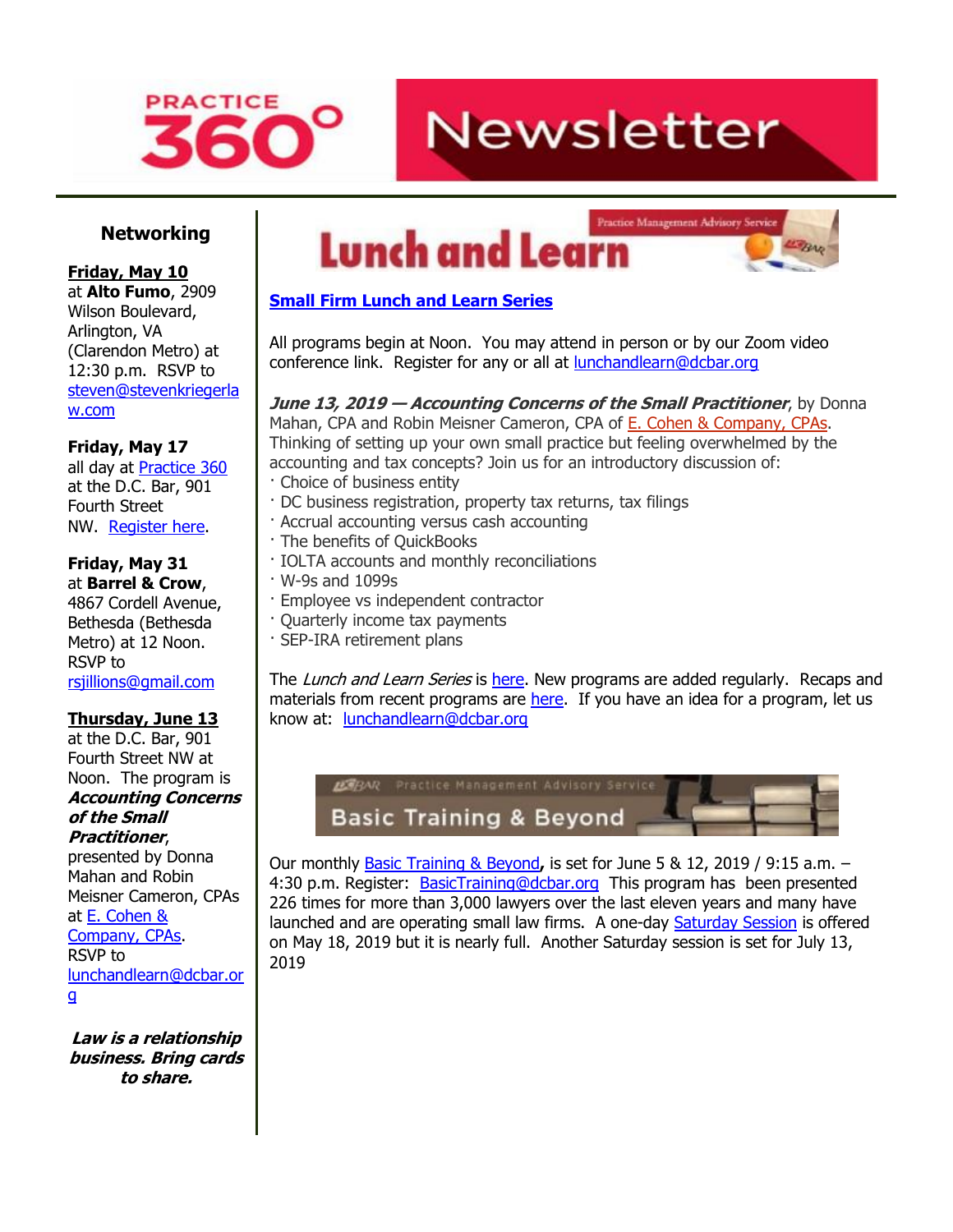### **PMAS Event Calendar**

- **May 18** Saturday Basic Training Course.
- **June**  $5 Day 1$ of Basic Training & Beyond.
- **June 12** Day 2 of Basic Training & Beyond.

### **Ethics**

Here is new ethics guidance on **Mandatory Arbitration Provisions in Fee Agreements.** [Legal](http://www.mmsend31.com/link.cfm?r=zvkjaWqFFUTRz65Avl-Ftw~~&pe=-JmQV1wZ6kvPI4_tIkOYkPhiph_IJ4Xg1ISGHpe5_ydxMsum7qu7ROIoTYM56D5gTBHnOpV9i7rLchfPUxYUdQ~~&t=NPFl0SE74vKb0Y4_KQTVyg~~)  [Ethics Opinion 376](http://www.mmsend31.com/link.cfm?r=zvkjaWqFFUTRz65Avl-Ftw~~&pe=-JmQV1wZ6kvPI4_tIkOYkPhiph_IJ4Xg1ISGHpe5_ydxMsum7qu7ROIoTYM56D5gTBHnOpV9i7rLchfPUxYUdQ~~&t=NPFl0SE74vKb0Y4_KQTVyg~~)

**What are the ethical implications of crowdfunding** a legal representation? Read [Legal Ethics Opinion](http://www.mmsend31.com/link.cfm?r=zvkjaWqFFUTRz65Avl-Ftw~~&pe=obyfixCy7rbcfsYAkWSq2bwPQH4Mamu4RAVDYgBaI7bm0ieqh6zhrLomLWWRVPtJjuLPUxwPqHHmNTw50G37Hg~~&t=NPFl0SE74vKb0Y4_KQTVyg~~)  [375](http://www.mmsend31.com/link.cfm?r=zvkjaWqFFUTRz65Avl-Ftw~~&pe=obyfixCy7rbcfsYAkWSq2bwPQH4Mamu4RAVDYgBaI7bm0ieqh6zhrLomLWWRVPtJjuLPUxwPqHHmNTw50G37Hg~~&t=NPFl0SE74vKb0Y4_KQTVyg~~) for guidance.

**What are your obligations to a prospective client?** Read [Legal Ethics](http://www.mmsend31.com/link.cfm?r=zvkjaWqFFUTRz65Avl-Ftw~~&pe=tW8ooOfzPBjHaHzRAFQX6Wm8D3U6gqIurCUlSXyekeQMzEPICRAcIwrKk46c3MRzw5-cPUS1ZbRK6sZJRCjwaQ~~&t=NPFl0SE74vKb0Y4_KQTVyg~~)  [Opinion 374](http://www.mmsend31.com/link.cfm?r=zvkjaWqFFUTRz65Avl-Ftw~~&pe=tW8ooOfzPBjHaHzRAFQX6Wm8D3U6gqIurCUlSXyekeQMzEPICRAcIwrKk46c3MRzw5-cPUS1ZbRK6sZJRCjwaQ~~&t=NPFl0SE74vKb0Y4_KQTVyg~~) to find out.

**Have you read** the Legal Ethics Opinions on social media and lawyers? They are here: [LEO 370](http://www.mmsend31.com/link.cfm?r=zvkjaWqFFUTRz65Avl-Ftw~~&pe=57Q56rkI804lF02j0nDUJQRpg-iyY0chFOtohOELx5UPdBVw1Ta4uutFQnqdaZwgQsfHW1o6HWTsZJkgKgPQNQ~~&t=NPFl0SE74vKb0Y4_KQTVyg~~) and [LEO 371](http://www.mmsend31.com/link.cfm?r=zvkjaWqFFUTRz65Avl-Ftw~~&pe=dqmb7HnuqnnKf0HakYBZ_SB6qzV-pc4W6N7ofL0IGybkylPWG4PhSUQm48sZFrRK0eOAckYlx4vHVsXGJSLcuA~~&t=NPFl0SE74vKb0Y4_KQTVyg~~)

Check the small firm legal trends and compensation reports [here.](http://www.mmsend31.com/link.cfm?r=zvkjaWqFFUTRz65Avl-Ftw~~&pe=QePJXf9U_J05pvs4kMwXJLABiMr6MTfZ9HOgCmCj1G6DPwKUz_Guc4adNOSh4fgVqJbsO-v9kOAP7_azJhXCjw~~&t=NPFl0SE74vKb0Y4_KQTVyg~~)

### **From the Desks of Dan and Rochelle**



*Daniel M. Mills, assistant director, D.C. Bar Practice Management Advisory Service.*

Here is a quick preview of the **[Fee](http://www.mmsend31.com/link.cfm?r=zvkjaWqFFUTRz65Avl-Ftw~~&pe=OTzqBtSo8Fc2_Uo7KUIaFiN_wYxP2I9xhSUUsaylEOBkkcjC9_JIOvy0rFIbP8IZ-qPfD7b9ROWeX_P4M_MBKw~~&t=NPFl0SE74vKb0Y4_KQTVyg~~)  [Agreements CLE](http://www.mmsend31.com/link.cfm?r=zvkjaWqFFUTRz65Avl-Ftw~~&pe=OTzqBtSo8Fc2_Uo7KUIaFiN_wYxP2I9xhSUUsaylEOBkkcjC9_JIOvy0rFIbP8IZ-qPfD7b9ROWeX_P4M_MBKw~~&t=NPFl0SE74vKb0Y4_KQTVyg~~)** that I'm preparing for on May 14. We've updated the materials to incorporate the change in [Rule 1.2](http://www.mmsend31.com/link.cfm?r=zvkjaWqFFUTRz65Avl-Ftw~~&pe=uNK9wh7JLflI0gmPcHkff96GMtTe0_d1J-ewiOfW7yhIpF6zAWej6BPOK2kZKm1mqRkBZEIwKYy7O_1HV3z4nw~~&t=NPFl0SE74vKb0Y4_KQTVyg~~) and the new [Legal Ethics Opinion 376.](http://www.mmsend31.com/link.cfm?r=zvkjaWqFFUTRz65Avl-Ftw~~&pe=n0tWt0VNLpPG_7sJJ-xrMPn6mVKeHVSULBLUVqO9BoXv4dsqIL7fXAT7niKp9sdwBnjGcPwWSrlIWYLwhHC_7A~~&t=NPFl0SE74vKb0Y4_KQTVyg~~) While D.C. has long been a favorable jurisdiction for limited scope representation, Rule 1.2(c) requires a limited scope representation be reasonable and with the informed consent of the client. If your fee agreement calls for arbitrating a fee dispute before the Bar's [Attorney Client Arbitration Board](http://www.mmsend31.com/link.cfm?r=zvkjaWqFFUTRz65Avl-Ftw~~&pe=wkfpubWmAomvT7DNjCWgCs29VK7KE9Dz45yVJBoTVtI8msKZLb8pmMcijilNQGQUytqQ1t6GU74u8in92y62HQ~~&t=NPFl0SE74vKb0Y4_KQTVyg~~) (ACAB), then LEO 376 may impact your agreement. The client needs to understand what it means to arbitrate a fee dispute and give informed consent to arbitration. *[Informed consent](http://www.mmsend31.com/link.cfm?r=zvkjaWqFFUTRz65Avl-Ftw~~&pe=HUE2otI7mi4A8ve0fGHa3I_e8QwELhK9BrKC_jCPrlSgJh-915a9StyNGfA92-6QNVqaIBtdg3AvjQcCTk3V_w~~&t=NPFl0SE74vKb0Y4_KQTVyg~~)* is a concept defined in the D.C. Rules of Professional Conduct. If you [search the Rules,](http://www.mmsend31.com/link.cfm?r=zvkjaWqFFUTRz65Avl-Ftw~~&pe=NH37i8zlRrjmRsJKmRDTfdZRnHRU1LB6erSzu0YjPFFh36b97VrGuX-gVOpeOwmaoiwFysNycr9pw7XqVcy7WA~~&t=NPFl0SE74vKb0Y4_KQTVyg~~) it's amazing how many times the concept is required. [Chris Hoge](http://www.mmsend31.com/link.cfm?r=zvkjaWqFFUTRz65Avl-Ftw~~&pe=194SZnaDJxPxQ8-eV6ZxFnvuzVkyWs7wBCjKUdLdMH6LHcAAeOl_c_ZIYSXLqIcRFJi9-Dmo0WUHnRnaCAXwzA~~&t=NPFl0SE74vKb0Y4_KQTVyg~~) and I, the CLE presenters, will update everyone on how these developments affect fee agreements in D.C.

A Clio users group is forming. If you are using Clio, [the Bar's member benefit for](http://www.mmsend31.com/link.cfm?r=zvkjaWqFFUTRz65Avl-Ftw~~&pe=3igrBjPHqQFg63YCCWXRS9apOr1jr-e6NF3-qshK3TqVdUDvj0X_SZgPuMDhqSCTgy-uDLzo9HubmPHNpDPZYw~~&t=NPFl0SE74vKb0Y4_KQTVyg~~) case [management software,](http://www.mmsend31.com/link.cfm?r=zvkjaWqFFUTRz65Avl-Ftw~~&pe=3igrBjPHqQFg63YCCWXRS9apOr1jr-e6NF3-qshK3TqVdUDvj0X_SZgPuMDhqSCTgy-uDLzo9HubmPHNpDPZYw~~&t=NPFl0SE74vKb0Y4_KQTVyg~~) and would like to participate in an informal Clio User Group, send me an email at [dmills@dcbar.org](mailto:dmills@dcbar.org) with Clio in the subject line and I'll get you connected with the lawyers who have expressed interest.

**--Dan**



*Rochelle Washington, senior attorney, D.C. Bar Practice Management Advisory Service.*

### **Practice 360º is May 17, 2019**

You are invited to the D.C. Bar's fifth annual [Practice 360°|A Day for Lawyers & Law Firms](http://www.mmsend31.com/link.cfm?r=zvkjaWqFFUTRz65Avl-Ftw~~&pe=rteSrpxj839-U6BNuxJZJSsNb3oUNQBD2Ml46a6L7ewHCpBNW1qMfWnX3NBnSlmXFvj-8MfW-KtOqKfn2M2uJw~~&t=NPFl0SE74vKb0Y4_KQTVyg~~) on May 17, 2019. This annual event brings together some of the best offerings of the Practice Management Advisory Service and provides D.C. Bar members the unique opportunity to attend a full day of seminars covering a wide range of topics that are of interest to lawyers. Lawyers from big firms, small firms and organizations attend this annual event to stay current with the